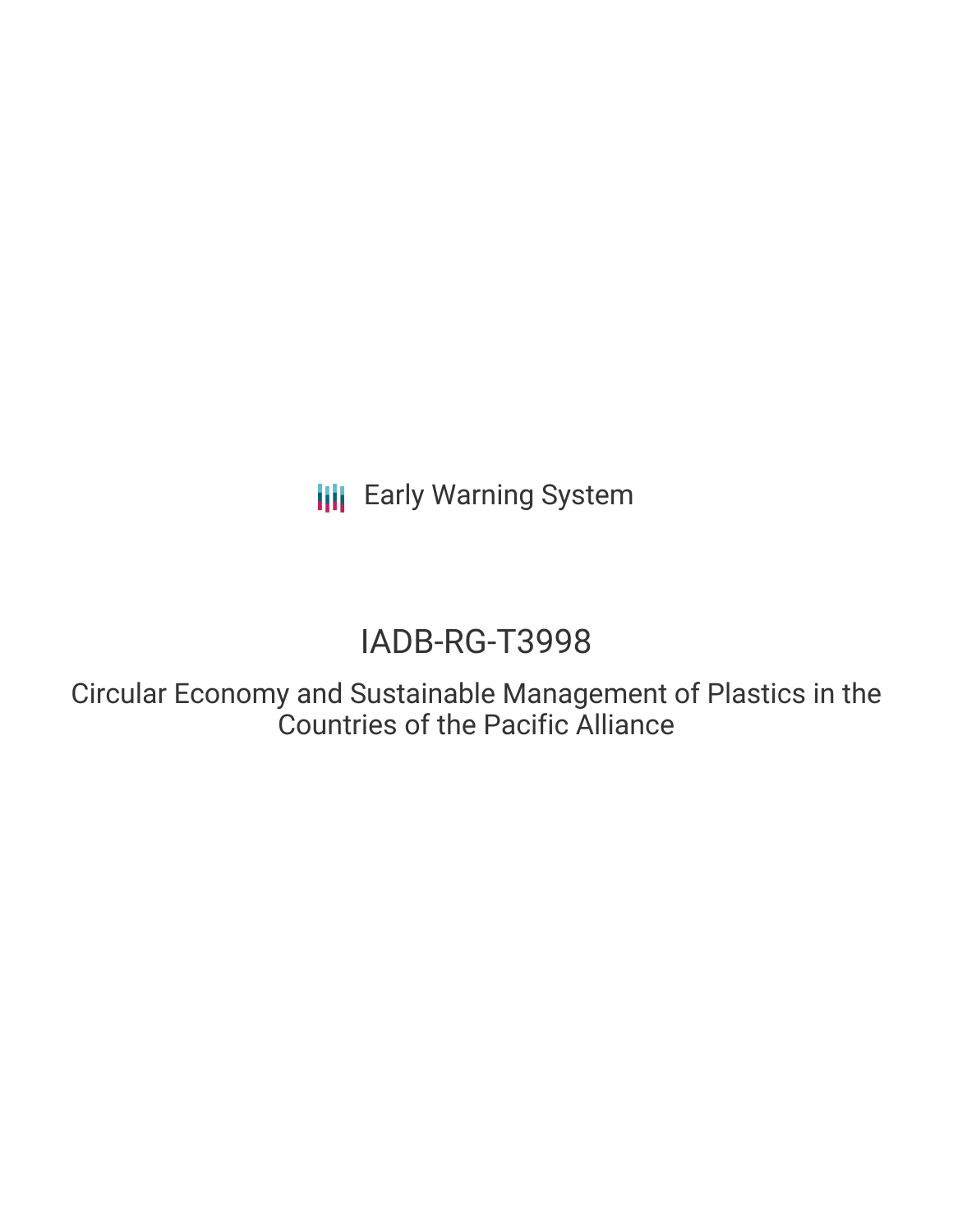

# **Quick Facts**

| <b>Countries</b>               | Chile, Colombia, Costa Rica, Mexico, Peru                         |
|--------------------------------|-------------------------------------------------------------------|
| <b>Financial Institutions</b>  | Inter-American Development Bank (IADB)                            |
| <b>Status</b>                  | Approved                                                          |
| <b>Bank Risk Rating</b>        |                                                                   |
| <b>Voting Date</b>             | 2021-12-06                                                        |
| <b>Borrower</b>                | Regional                                                          |
| <b>Sectors</b>                 | Climate and Environment, Law and Government, Water and Sanitation |
| <b>Investment Type(s)</b>      | <b>Advisory Services</b>                                          |
| <b>Investment Amount (USD)</b> | \$ 0.50 million                                                   |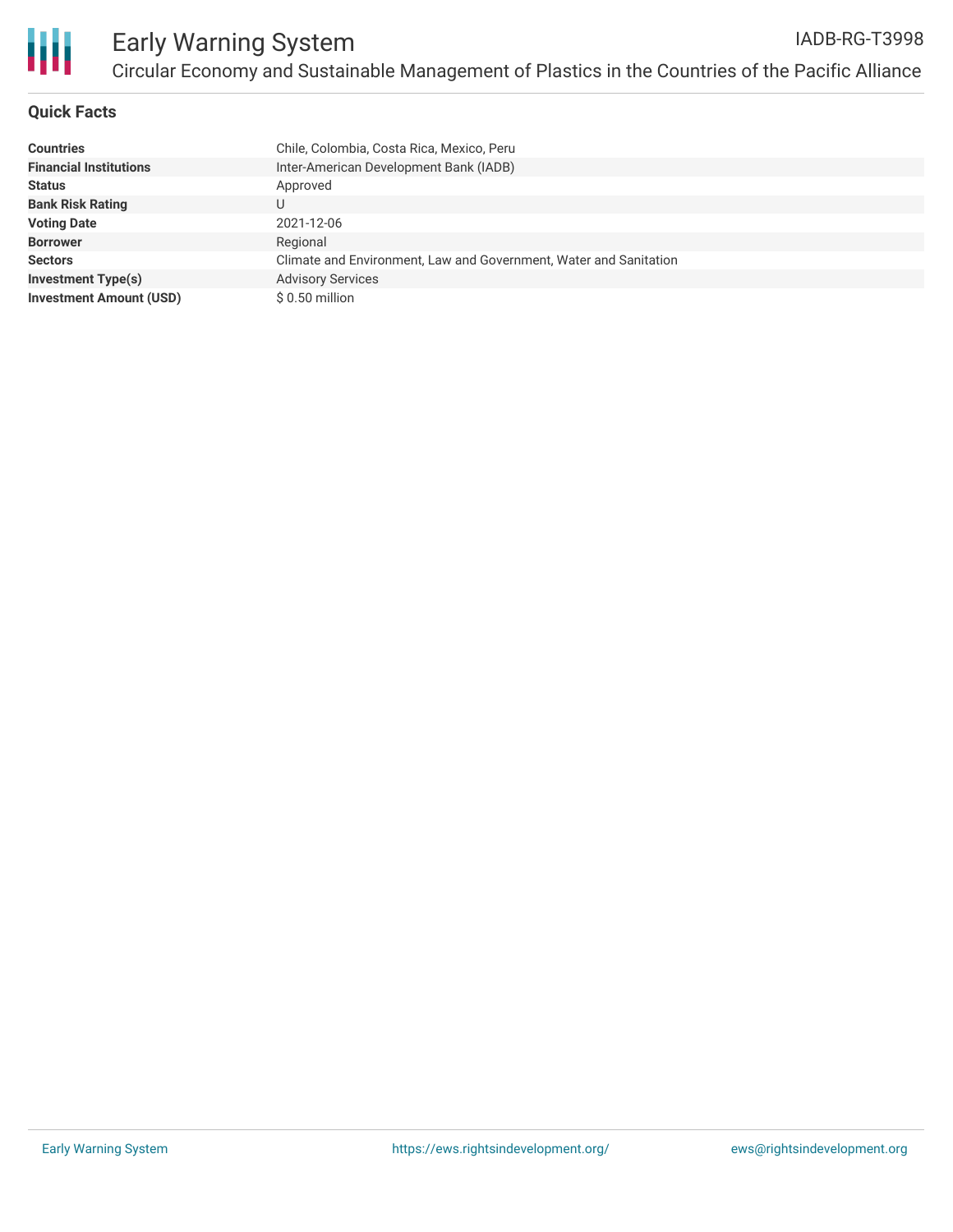

# **Project Description**

Support the implementation of the circular economy and sustainable plastics management agendas in the Pacific Alliance through: (i) Development of diagnostic studies and data collection at the subregional level. The focus of the studies will be on regulatory, financial and technical aspects (recyclability of materials). (ii) Creation of a Data Science Unit that provides management information to countries on plastics and the circular economy. (iii) Development of proposals for regulations aimed at regulatory convergence at the subregional level. (iv) Development of standards and technical regulations at the subregional level. (v) Capacity building at the public and private sector and working group levels. (vi) Generation of proposals for public, private and public-private commitments at the subregional level that define common objectives and goals at the block level.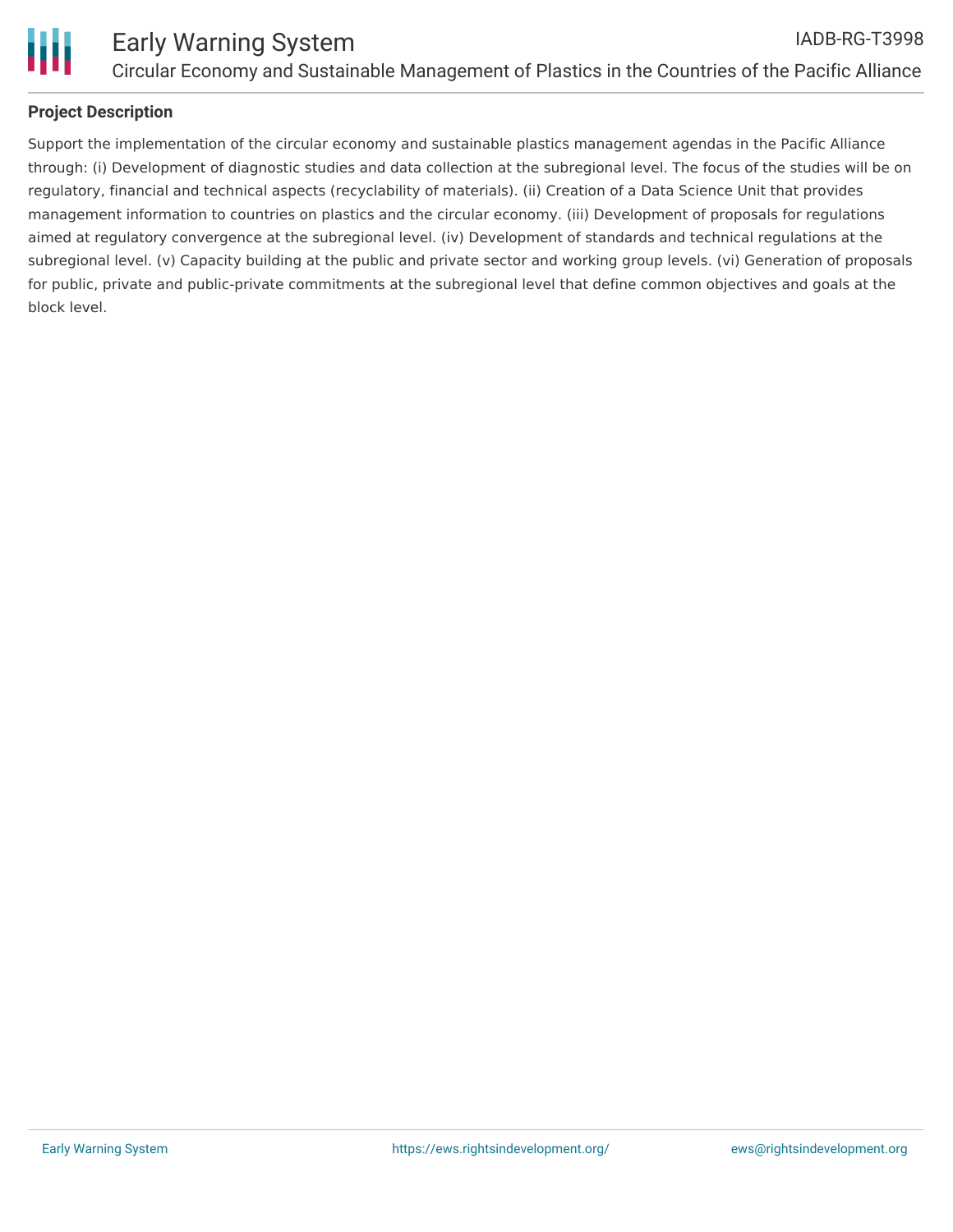

## Early Warning System Circular Economy and Sustainable Management of Plastics in the Countries of the Pacific Alliance IADB-RG-T3998

## **Investment Description**

• Inter-American Development Bank (IADB)